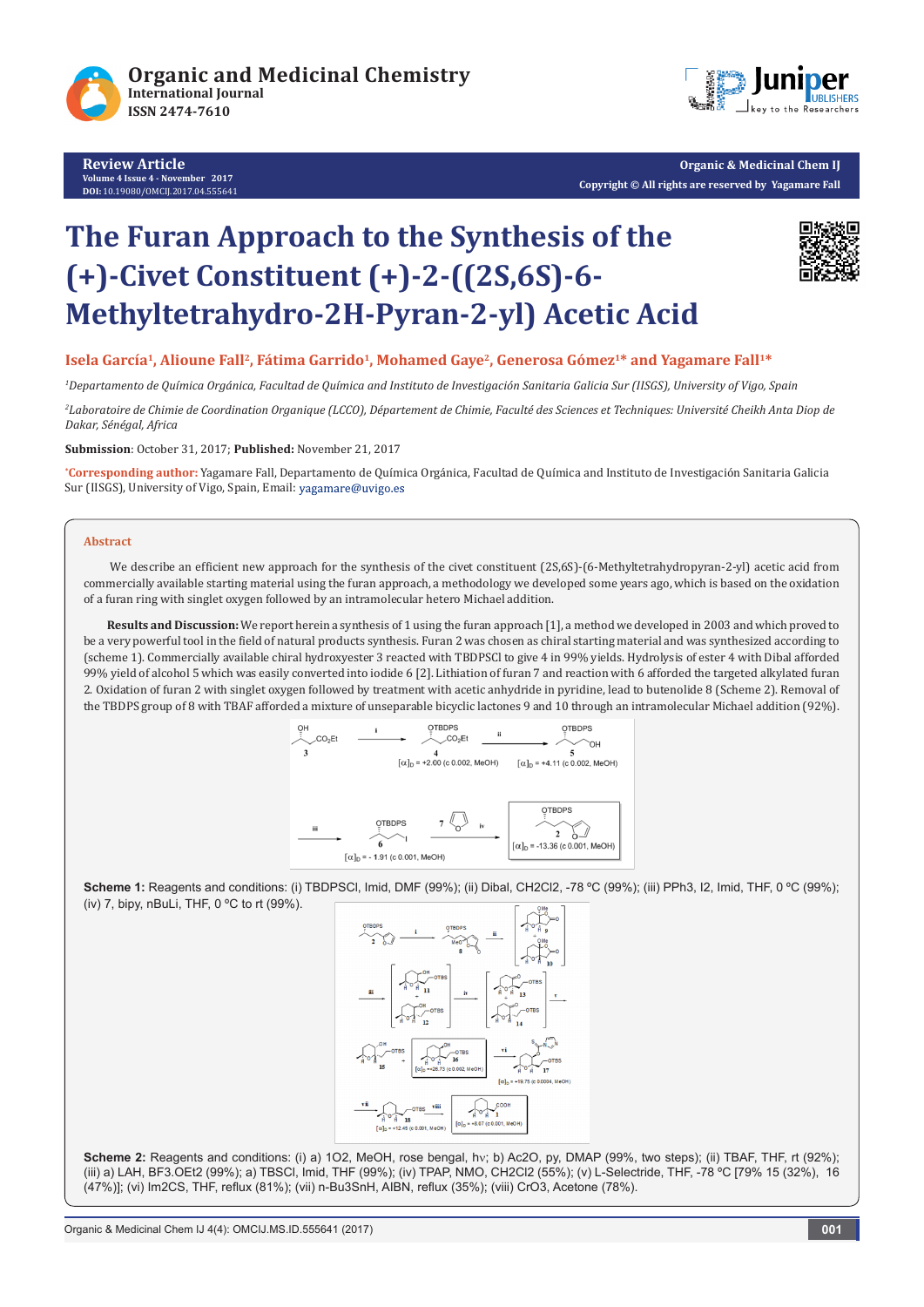Opening of lactones 9 and 10 with LiAlH4 in the presence of BF3.OEt2 gave a mixture of 4 diastereoisomeric alcohols 11 and 12 which were oxidized with TPAP to afford two unseparable diastereoisomeric ketones 13 and 14. Ketones 13 and 14 were stereoselectively reduced to alcohols 15 (32%) and 16 (47%) using L-Selectride. Diastereoisomeric alcohols 15 and 16 were easily separable by column chromatography using 2% EtOAc/Hexane as eluent. The relative stereochemistry of 15 and 16 was established by Noe experiments on the corresponding acetates 15a and 16a (Figures 1 & 2). Radical deoxygenation [3] of alcohol 16 led to cis-1,6-disubstituted tetrahydropyran 18 which upon oxidation with Jones reagent afforded the target compound 1. Noteworthy mentioning the direct oxidation of silylether 18 into carboxylic acid 1 without the need for deprotection of the primary hydroxy group [4].



**Figure 2:** NOE correlations for 15a and 16a.

**Conclusion:** A new and efficient method for the enantioselective synthesis of (2S,6S)-(6-Methyltetrahydropyran-2-yl) acetic acid 1 from commercially available chiral hydroxyester 3 is described. This synthesis enlarges the scope of our developed methodology for the synthesis of oxacyclic systems. The use of this methodology for the synthesis of various natural products is now under way in our laboratories.

**Keywords:** Singlet Oxygen; Butenolide; Tetrahydropyran; Civet Cat Compound; Natural Product

## **Introduction**

The THP-ring backbone is present in many natural products of biological and pharmacological significance [5]. (+)-2-(2S,6S)- (6-Methyltetrahydro-2H-pyran-2-yl)acetic acid 1 (Figure 1) is an expensive perfume material which was isolated by Maurer and coworkers in 1978 from the perianal glandular pheromone secretion of the African civet (*Viverracivetta*) [6]. Civet is, together with musk, ambergris and castoreum, one of the few very expensive animal perfume materials [7]. This compound has attracted much attention owing to its synthetically interesting cis-2,6-disubstituted tetrahydropyran moiety and several syntheses of racemic and optically pure 1 have been reported [8].

#### **Acknowledgement**

The work of the NMR and MS divisions of the research support services of the University of Vigo (CACTI) is gratefully acknowledged. AF and MG thank the University Cheikh Anta Diop (Dakar) for financial support for a research stay at the University of Vigo.

### **References**

1. (a) Y Fall, B Vidal, D Alonso, G Gómez (2003) Tetrahedron Lett 44: 4467-4469; (b) M Pérez, P Canoa, G Gómez, C Terán, Y Fall (2004) Tetrahedron Lett 45: 5207-5209; (c) D Alonso, M Pérez, G Gómez, B Covelo, Y Fall (2005) Tetrahedron 61: 2021-2026; (d) M Teijeira, PL Suárez, G Gómez, C Terán, Y Fall (2005) Tetrahedron Lett 46: 5889-5892; (e) I García, G Gómez, M Teijeira, C Terán, Y Fall (2006)

Tetrahedron Lett 47: 1333-1335; (f) P Canoa, M Pérez, B Covelo, G Gómez, Y Fall (2007) Tetrahedron Lett 48: 3441-3443; (g) C Álvarez, M Pérez, A Zúñiga, G Gómez, Y Fall (2010) Synthesis 22: 3883-3890; (h) P Canoa, Z Gándara, M Pérez, R Gago, G Gómez, Y Fall (2011) Synthesis 3: 431-436; (h) M Gónzalez, Z Gándara, B Covelo, G Gómez, Y Fall (2011) Tetrahedron Lett 52: 5983-5986; (i)A Zúñiga, G Pazos, P Besada, Y Fall (2012) Tetrahedron Lett 53: 4293-4295; (j) M González, Z Gándara, G Pazos, G Gómez, Y Fall (2013) Synthesis 45: 625-632; (k) M Gónzalez, Z Gándara, A Martínez, G Gómez, Y Fall (2013) Tetrahedron Lett 54: 3647-3650; (l) M Gónzalez, Z Gándara, A Martínez, G Gómez, Y Fall (2013) Synthesis 45: 1693-1700; M González, Z Gándara, M Seck, G Gómez, Y Fall (2015) Mediterr J Chem 4: 18-29.

- 2. Pérez Sestelo J, Mascareñas J L, Castedo L, Mouriño A (1993) J Org Chem 58: 118-123.
- 3. RajanBabu TV, Fukunaga T, Reddy GS (1989) J Am Chem Soc 111: 1759- 1769.
- 4. Andrew Evans P, Roseman JD, Garber LT (1996) J Org Chem 61: 4880- 4881.
- 5. (a) [Muzart J \(2010\) J Mol Catal A: Chem 319: 1-29;](http://www.academia.edu/24677200/Pd0-_and_PdII-catalyzed_oxaheterocyclization_of_substrates_having_both_an_allylic_leaving_group_and_a_hydroxylated_tether) (b) I Larrosa, P Romea, F Urpi (2008) Tetrahedron 64: 2683-2723; (c) PA Clarke, S Santos (2006) Eur J Org Chem pp. 2045-2053; (d) Y Tang, J Oppenheimer, Z Song, L You, X Zhang, et al. (2006) Tetrahedron 62: 10785-10813; (e) J Muzart (2005) Tetrahedron 61: 5955-6008; (f) EJ Kang, E Lee (2005) Chem Rev 105: 4348-4378; (g) E Álvarez, ML Candenas, R Pérez, JL Ravelo, JD Martin (1995) Chem Rev 95: 1953- 1980; (h) YM Shimizu (1993) Chem Rev 93: 1685-1698.
- 6. B Maurer, A Grieder, W Thommen (1979) Helv Chim Acta 62: 44-47.
- 7. [E Lederer \(1950\) In Progress in the Chemistry of Organic Natural](http://www.springer.com/in/book/9783709174562)  [Products; Zechmeister L. Ed: Springer: Vienna.](http://www.springer.com/in/book/9783709174562)